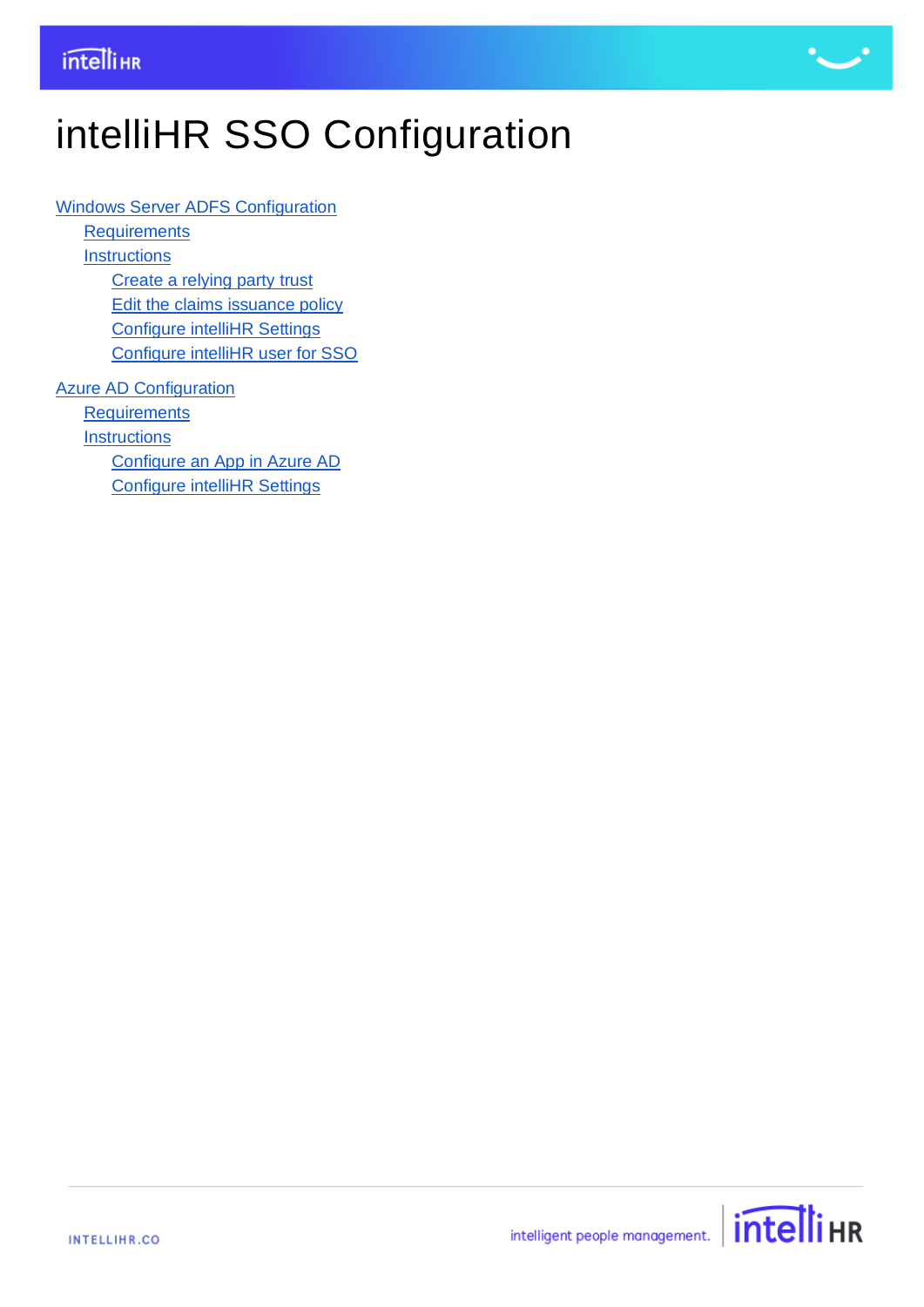

## <span id="page-1-0"></span>Windows Server ADFS Configuration

### <span id="page-1-1"></span>**Requirements**

The following requirements are required before continuing this guide.

- 1. An intelliHR account
- <span id="page-1-3"></span>2. A Microsoft Windows Server running Active Directory Federation Services (ADFS). This guide uses Windows Server 2019.

#### <span id="page-1-2"></span>**Instructions**

## Create a relying party trust

1. Open AD FS Management

| $\equiv$ | $\overline{\mathbb{F}}$ | $\Box$      | ु                | ш. |  |  | Filters $\vee$ |
|----------|-------------------------|-------------|------------------|----|--|--|----------------|
| ⋒        | Best match              |             |                  |    |  |  |                |
|          |                         | Desktop app | AD FS Management |    |  |  |                |
|          |                         |             |                  |    |  |  |                |

2. Go to the **Relying Trusts** folder and click **Add Relying Party Trust**

| <b>D</b> AD FS                                                                                                                                                                                                                                                                                                                               |                             | $+$ also                          | 3.104.55.122          | $   -$ | ு<br>$\sim$                                                                                                          |
|----------------------------------------------------------------------------------------------------------------------------------------------------------------------------------------------------------------------------------------------------------------------------------------------------------------------------------------------|-----------------------------|-----------------------------------|-----------------------|--------|----------------------------------------------------------------------------------------------------------------------|
| <b>Il File Action View Window Help</b>                                                                                                                                                                                                                                                                                                       |                             |                                   |                       |        |                                                                                                                      |
| $\rightarrow$ $\blacksquare$ $\blacksquare$                                                                                                                                                                                                                                                                                                  |                             |                                   |                       |        |                                                                                                                      |
| AD <sub>FS</sub>                                                                                                                                                                                                                                                                                                                             | <b>Relying Party Trusts</b> |                                   |                       |        | Actions                                                                                                              |
| $~\vee$ $~\blacksquare$ Service<br><b>Attribute Stores</b><br><b>Authentication Methods</b><br>Certificates<br>Claim Descriptions<br><b>Device Registration</b><br><b>Endpoints</b><br>Scope Descriptions<br>Web Application Proxy<br><b>Access Control Policies</b><br>Relying Party Trusts<br>Claims Provider Trusts<br>Application Groups | Display Name                | Enabled Type<br><b>Identifier</b> | Access Control Policy |        | <b>Relving Party Trusts</b><br>Add Relying Party Trust<br>View<br>New Window from Here<br>C Refresh<br><b>B</b> Help |

3. Select **Claims aware** and click **Next**



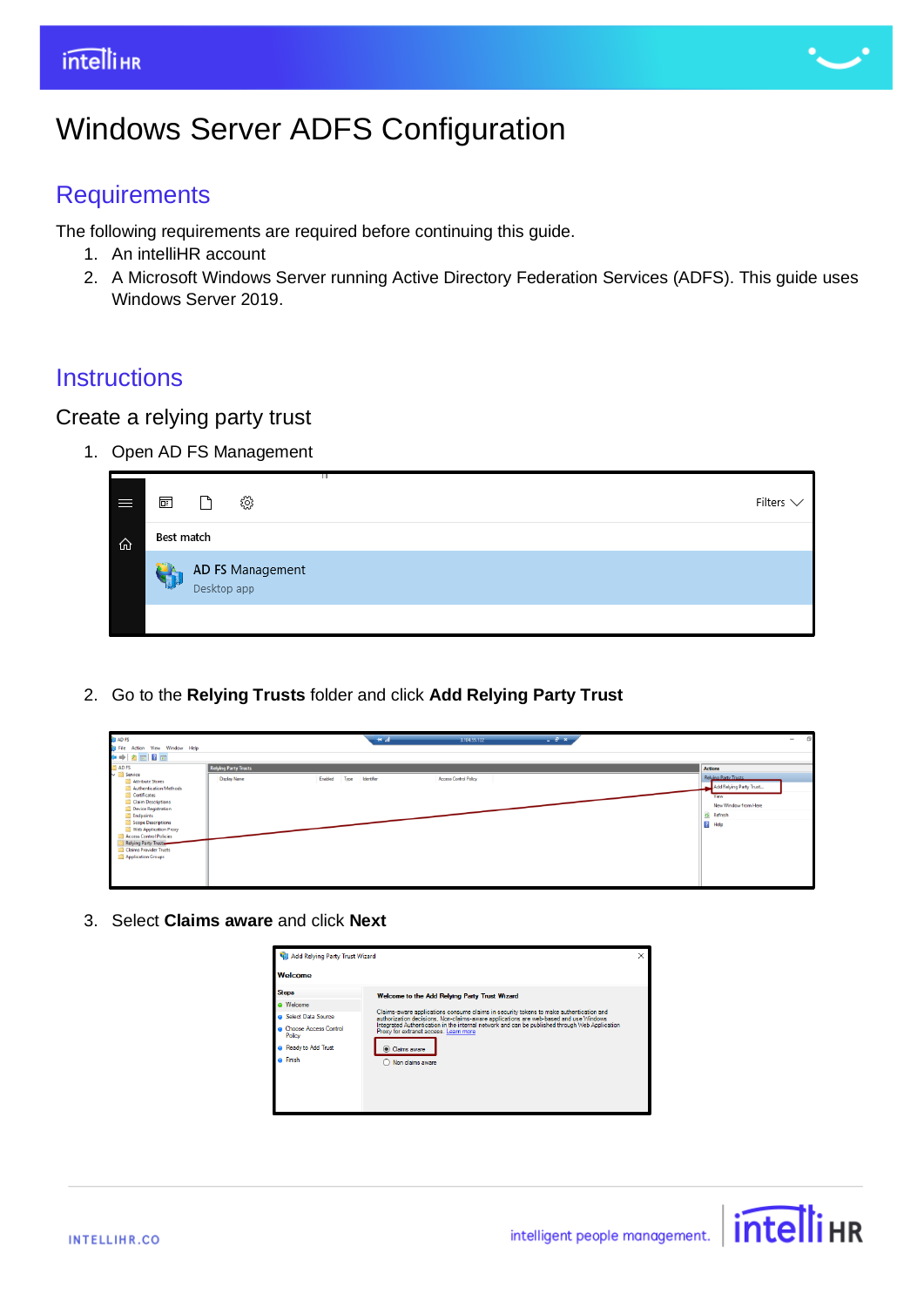

4. Select **Import data about the relying party…** and use the URL **https://<your name>.intellihr.net/saml2/metadata** then click **Next**

| Add Relying Party Trust Wizard                                                                                                       | $\times$                                                                                                                                                                                                                                                                                                                                                                                                                                                                                                                                                                                                                                                                                                                                                                                                                                                                                                                                                                                                                                           |
|--------------------------------------------------------------------------------------------------------------------------------------|----------------------------------------------------------------------------------------------------------------------------------------------------------------------------------------------------------------------------------------------------------------------------------------------------------------------------------------------------------------------------------------------------------------------------------------------------------------------------------------------------------------------------------------------------------------------------------------------------------------------------------------------------------------------------------------------------------------------------------------------------------------------------------------------------------------------------------------------------------------------------------------------------------------------------------------------------------------------------------------------------------------------------------------------------|
| <b>Select Data Source</b>                                                                                                            |                                                                                                                                                                                                                                                                                                                                                                                                                                                                                                                                                                                                                                                                                                                                                                                                                                                                                                                                                                                                                                                    |
| <b>Steps</b><br>@ Welcome<br><b>a</b> Select Data Source<br>Choose Access Control<br>Policy<br>Ready to Add Trust<br><b>a</b> Finish | Select an option that this wizard will use to obtain data about this relying party:<br>(a) Import data about the relying party published online or on a local network<br>Use this option to import the necessary data and certificates from a relying party organization that publishes<br>its federation metadata online or on a local network.<br>Federation metadata address (host name or URL):<br>https://sso-demo.intellihrdev.net/saml2/metadatal<br>Example: fs.contoso.com or https://www.contoso.com/app<br>$\bigcirc$ Import data about the relying party from a file<br>Use this option to import the necessary data and certificates from a relying party organization that has<br>exported its federation metadata to a file. Ensure that this file is from a trusted source. This wizard will not<br>validate the source of the file.<br>Federation metadata file location:<br>Browse<br>Enter data about the relying party manually<br>Use this option to manually input the necessary data about this relying party organization. |
|                                                                                                                                      | < Previous<br>Next<br>Cancel                                                                                                                                                                                                                                                                                                                                                                                                                                                                                                                                                                                                                                                                                                                                                                                                                                                                                                                                                                                                                       |

5. Select a display name to use for the trust and click **Next**

| Add Relying Party Trust Wizard         |                                                                    |  |  |  |  |  |  |
|----------------------------------------|--------------------------------------------------------------------|--|--|--|--|--|--|
| <b>Specify Display Name</b>            |                                                                    |  |  |  |  |  |  |
| <b>Steps</b>                           | Enter the display name and any optional notes for this relying par |  |  |  |  |  |  |
| Welcome                                | Display name:                                                      |  |  |  |  |  |  |
| Select Data Source                     | aso-demo.intellihrdev.net                                          |  |  |  |  |  |  |
| Specify Display Name                   | Notes:                                                             |  |  |  |  |  |  |
| <b>Choose Access Control</b><br>Policy |                                                                    |  |  |  |  |  |  |
| Ready to Add Trust                     |                                                                    |  |  |  |  |  |  |
| Finish                                 |                                                                    |  |  |  |  |  |  |
|                                        |                                                                    |  |  |  |  |  |  |

6. Optionally, configure access restrictions on who can use SSO

| <b>Vill Add Relying Party Trust Wizard</b> |                                                                                                                            |                                       | $\times$ |
|--------------------------------------------|----------------------------------------------------------------------------------------------------------------------------|---------------------------------------|----------|
| <b>Choose Access Control Policy</b>        |                                                                                                                            |                                       |          |
| <b>Steps</b>                               | Choose an access control policy:                                                                                           |                                       |          |
| <b>Welcome</b>                             | Name                                                                                                                       | Description                           |          |
| <b>Select Data Source</b>                  | Permit everyone                                                                                                            | Grant access to everyone.             |          |
| Specify Display Name                       | Permit everyone and require MFA                                                                                            | Grant access to everyone and requir   |          |
|                                            | Permit everyone and require MFA for specific group                                                                         | Grant access to everyone and requir   |          |
| <b>Configure Certificate</b>               | Permit everyone and require MFA from extranet access                                                                       | Grant access to the intranet users an |          |
| <b>Configure URL</b>                       | Permit everyone and require MFA from unauthenticated devices                                                               | Grant access to everyone and requir   |          |
| Configure Identifiers                      | Permit everyone and require MFA, allow automatic device registr                                                            | Grant access to everyone and requir   |          |
| <b>Choose Access Control</b>               | Permit everyone for intranet access                                                                                        | Grant access to the intranet users.   |          |
| Policy                                     | <b>Pamil engotio amin</b>                                                                                                  | Grant annael to users of one or more  |          |
| Ready to Add Trust                         | e                                                                                                                          | ,                                     |          |
| <b>a</b> Finish                            | Policy                                                                                                                     |                                       |          |
|                                            | Permit everyone                                                                                                            |                                       |          |
|                                            | I do not want to configure access control policies at this time. No user will be permitted access for this<br>application. |                                       |          |
|                                            | < Previous                                                                                                                 | Next<br>Cancel                        |          |

7. Select default options for the remainder of the wizard.

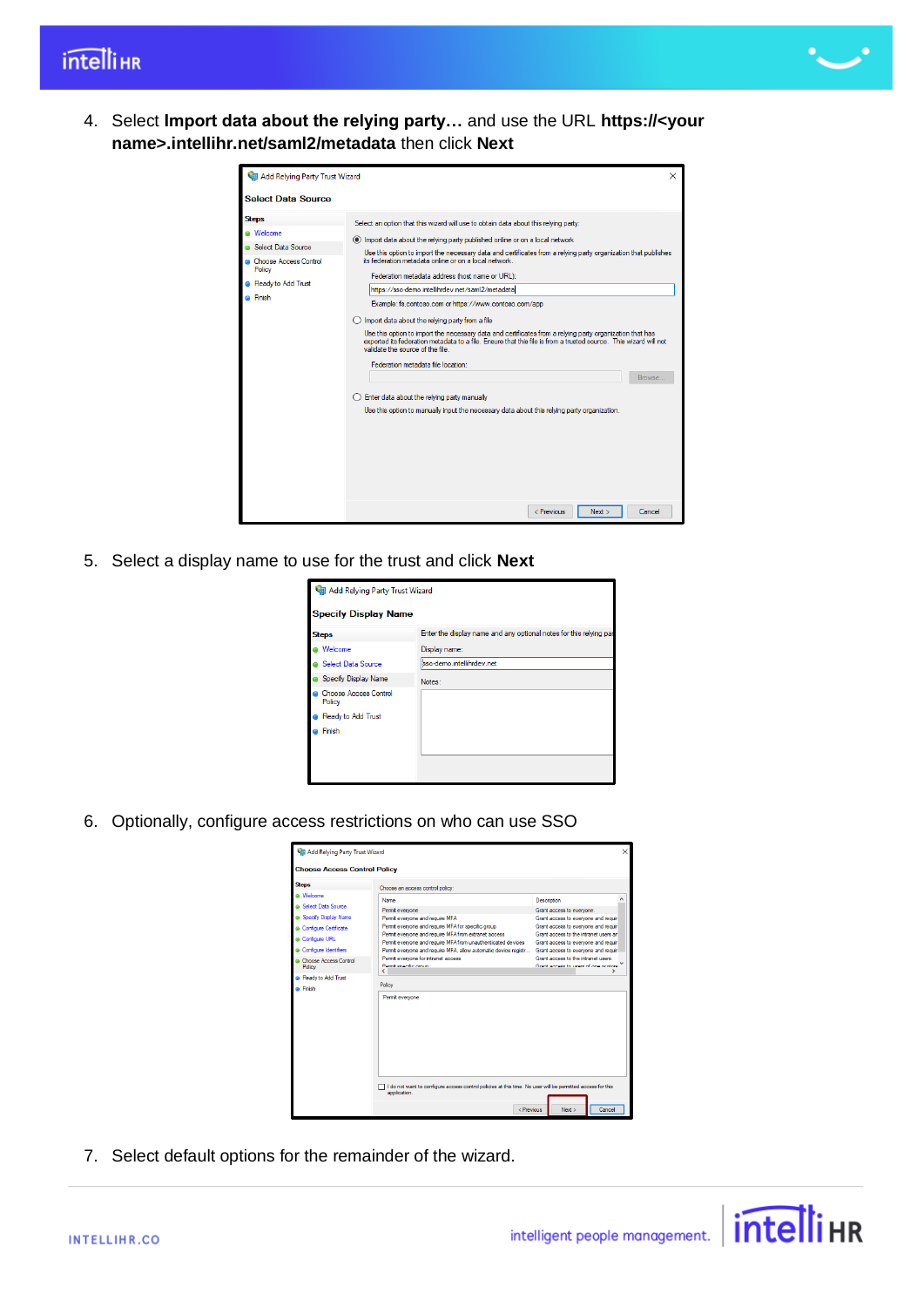

### <span id="page-3-0"></span>Edit the claims issuance policy

1. Edit the claims issuance policy



#### 2. Click **Add Rule**

| Issuance Transform Rules                                                                 |                       |                      |  |
|------------------------------------------------------------------------------------------|-----------------------|----------------------|--|
| The following transform rules specify the claims that will be sent to the relying party. |                       |                      |  |
| Order Rule Name                                                                          |                       | <b>Issued Claims</b> |  |
|                                                                                          |                       |                      |  |
|                                                                                          |                       |                      |  |
|                                                                                          |                       |                      |  |
|                                                                                          |                       |                      |  |
| Add Rule                                                                                 | Edit Rule Benove Rule |                      |  |

3. Select **Transform an incoming claim** and click **Next**



4. Create a transformation for the property type of your choice to **Name ID in Email format**. In this case we are using UPN. Then click **Finish**.

|                                                                                                                                                                                                                                                                                                                    | Edit Rule - UPN to Name ID                                                                                 |  |  |  |  |  |  |  |
|--------------------------------------------------------------------------------------------------------------------------------------------------------------------------------------------------------------------------------------------------------------------------------------------------------------------|------------------------------------------------------------------------------------------------------------|--|--|--|--|--|--|--|
| You can configure this rule to map an incoming claim type to an outgoing claim type. As an option, you can<br>also map an incoming claim value to an outgoing claim value. Specify the incoming claim type to map to the<br>outgoing claim type and whether the claim value should be mapped to a new claim value. |                                                                                                            |  |  |  |  |  |  |  |
| Claim rule name:                                                                                                                                                                                                                                                                                                   |                                                                                                            |  |  |  |  |  |  |  |
| <b>UPN to Name ID</b>                                                                                                                                                                                                                                                                                              |                                                                                                            |  |  |  |  |  |  |  |
| Rule template: Transform an Incoming Claim                                                                                                                                                                                                                                                                         |                                                                                                            |  |  |  |  |  |  |  |
| Incoming claim type:                                                                                                                                                                                                                                                                                               | LIPN                                                                                                       |  |  |  |  |  |  |  |
| Incoming name ID format:                                                                                                                                                                                                                                                                                           | Unspecified                                                                                                |  |  |  |  |  |  |  |
| Outgoing claim type:                                                                                                                                                                                                                                                                                               | Name ID                                                                                                    |  |  |  |  |  |  |  |
| Outgoing name ID format:                                                                                                                                                                                                                                                                                           | Email                                                                                                      |  |  |  |  |  |  |  |
| Incoming claim value:<br>Outgoing claim value:                                                                                                                                                                                                                                                                     | C Pass through all claim values<br>◯ Replace an incoming claim value with a different outgoing claim value |  |  |  |  |  |  |  |
|                                                                                                                                                                                                                                                                                                                    | Browse<br>○ Replace incoming e-mail suffix claims with a new e-mail suffix                                 |  |  |  |  |  |  |  |
| New e-mail suffix:                                                                                                                                                                                                                                                                                                 |                                                                                                            |  |  |  |  |  |  |  |
|                                                                                                                                                                                                                                                                                                                    |                                                                                                            |  |  |  |  |  |  |  |
| Example: fabrikam.com                                                                                                                                                                                                                                                                                              |                                                                                                            |  |  |  |  |  |  |  |
| View Rule Language                                                                                                                                                                                                                                                                                                 | Cancel<br>OК                                                                                               |  |  |  |  |  |  |  |

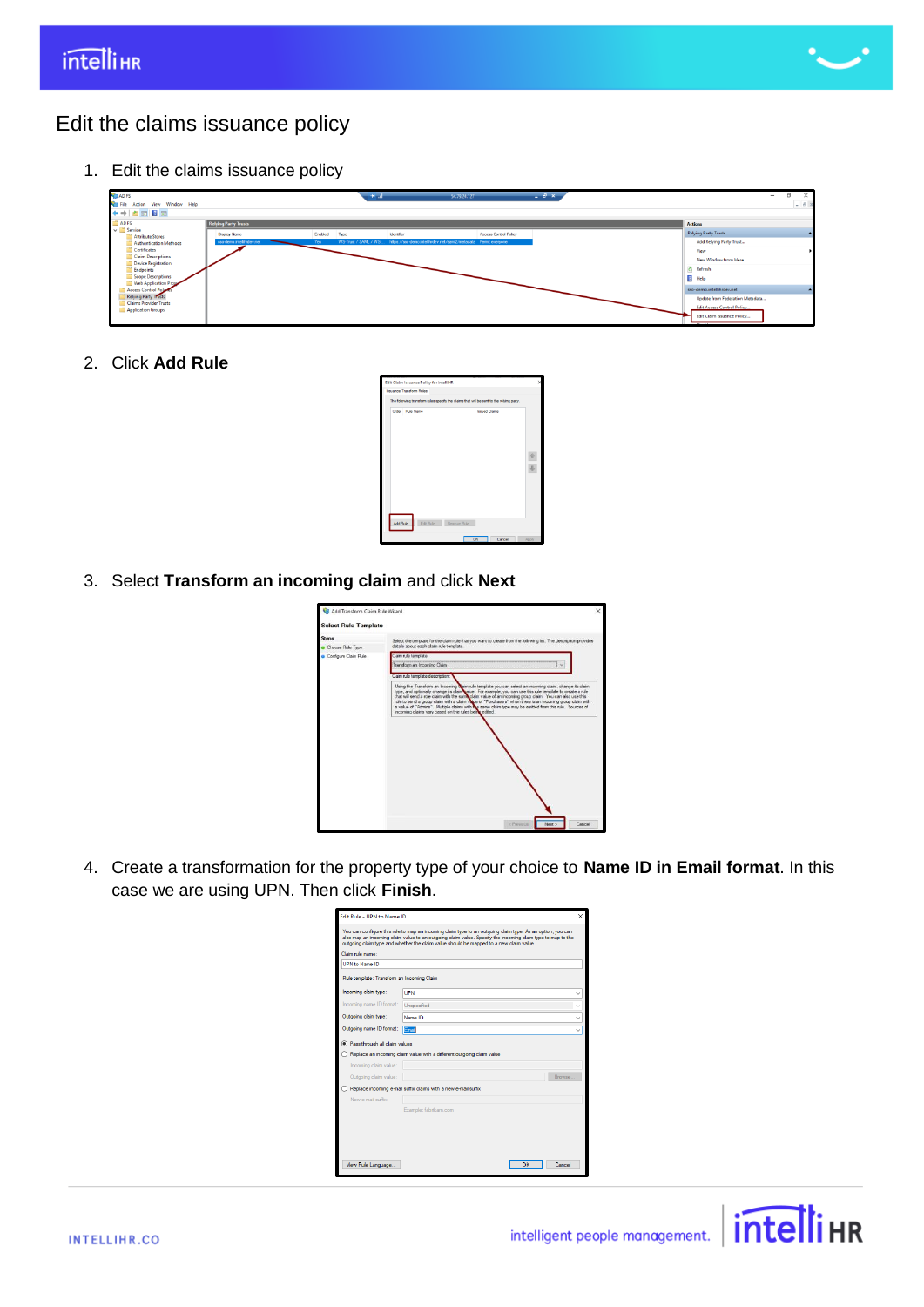

5. Verify that the rule has been added and click **OK**



## <span id="page-4-0"></span>Configure intelliHR Settings

- 1. Logon to intelliHR
- 2. Navigate to Settings->SSO

| ы | Compliance                | $\checkmark$ | <b>Access and Permissions</b>                    |  |
|---|---------------------------|--------------|--------------------------------------------------|--|
|   | LE <sub>3</sub> Org Chart |              | Permissions<br>Assign and edit permission groups |  |
|   | 图 People                  |              | Single Sign-on                                   |  |
|   | Automation                | $\checkmark$ | Access SSO (Single Sign-On) settings             |  |
|   | <b>Settings</b>           |              |                                                  |  |

3. Click **Create SSO idP**

| Settings / \$50 lphs                 |                        |
|--------------------------------------|------------------------|
| <b>SSO IdPs</b><br>+ Create \$50 ktP |                        |
|                                      | No SSO IdPs configured |

4. Configure the required options, taking note of the URLs used and click **Create SSO idP**. Note: you can obtain the x509 Certificate at the following URL **https://<your ADFS server>/FederationMetadata/2007-06/FederationMetadata.xml**. Use the **signing** certificate from the xml.

| <b>Create SSO IdP</b>                                                             |       |
|-----------------------------------------------------------------------------------|-------|
| Name - required                                                                   |       |
| Demo SSO                                                                          |       |
| Enabled<br>$\blacktriangledown$                                                   |       |
| Entity ID - required                                                              |       |
| https://ec2-54-79-24-127.ap-southeast-2.compute.amazonaws.com/adfs/services/trust |       |
| Single Sign-On URL - required                                                     |       |
| https://ec2-54-79-24-127.ap-southeast-2.compute.amazonaws.com/adfs/ls             |       |
| SLO Endpoint URL - required                                                       |       |
| https://ec2-54-79-24-127.ap-southeast-2.compute.amazonaws.com/adfs/ls             |       |
| Name ID Format - required                                                         |       |
| Email address                                                                     | $x -$ |
| x509 Certificate - required                                                       |       |
| шļ                                                                                |       |
|                                                                                   |       |
| This can either be the full certificate or the fingerprint                        |       |
| AuthnContextClassRef                                                              |       |
| No AuthnContext                                                                   |       |
| Multiple choices are allowed                                                      |       |
| Authn Comparison - required                                                       |       |
| Exact                                                                             |       |
| Create SSO IdP                                                                    |       |

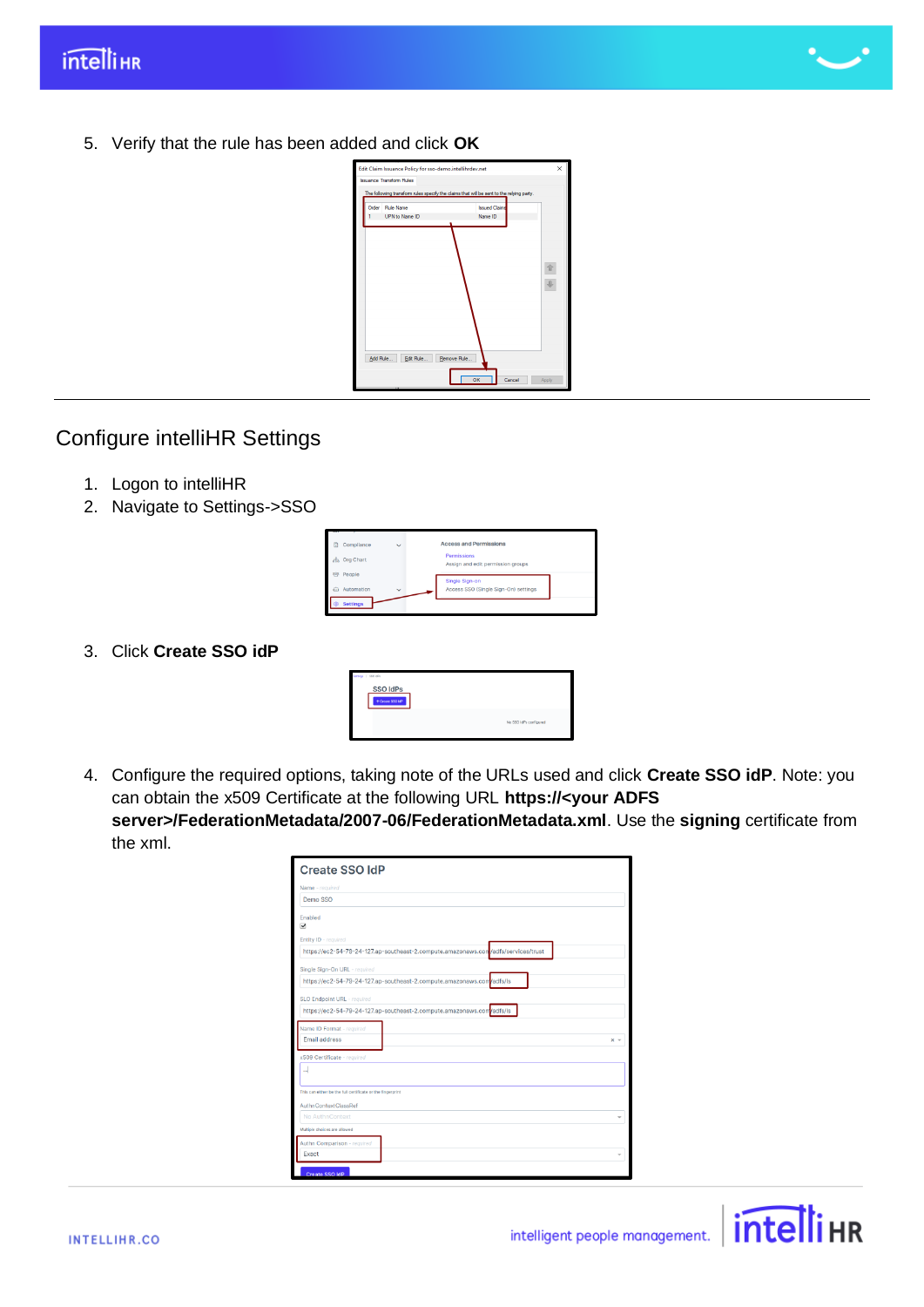

#### <span id="page-5-0"></span>Configure intelliHR user for SSO

1. Go to Settings->User Accounts

| <b>Settings</b>                                  |       |                                                       |
|--------------------------------------------------|-------|-------------------------------------------------------|
| Search Settings                                  | Clear |                                                       |
| <b>Access and Permissions</b>                    |       |                                                       |
| Permissions<br>Assign and edit permission groups |       | <b>User Accounts</b><br>Assign and edit user accounts |

2. Click **Edit** on the user to enable for SSO

| sarah (Sara Hudson)                                                                    |                  |                                 |                 |
|----------------------------------------------------------------------------------------|------------------|---------------------------------|-----------------|
| <b>SSO ID: Not set</b>                                                                 |                  |                                 |                 |
| <b>MFA Enabled: XNot Enabled</b><br><b>Group Memberships</b><br>• System Administrator |                  |                                 |                 |
| 69 VIEW                                                                                | $\triangle$ EDIT | A MANAGE GROUPS AND PERMISSIONS | <b>面 DELETE</b> |
|                                                                                        |                  |                                 |                 |

3. Set the SSO ID of the user and save. The SSO ID should be the user's UPN or other unique identifier setup in the idP.

|                                                     | SSO ID |
|-----------------------------------------------------|--------|
| callum.pember@sso-demo.local                        |        |
| ID passed from your IdP to match against this user. |        |

4. The user can now login via SSO



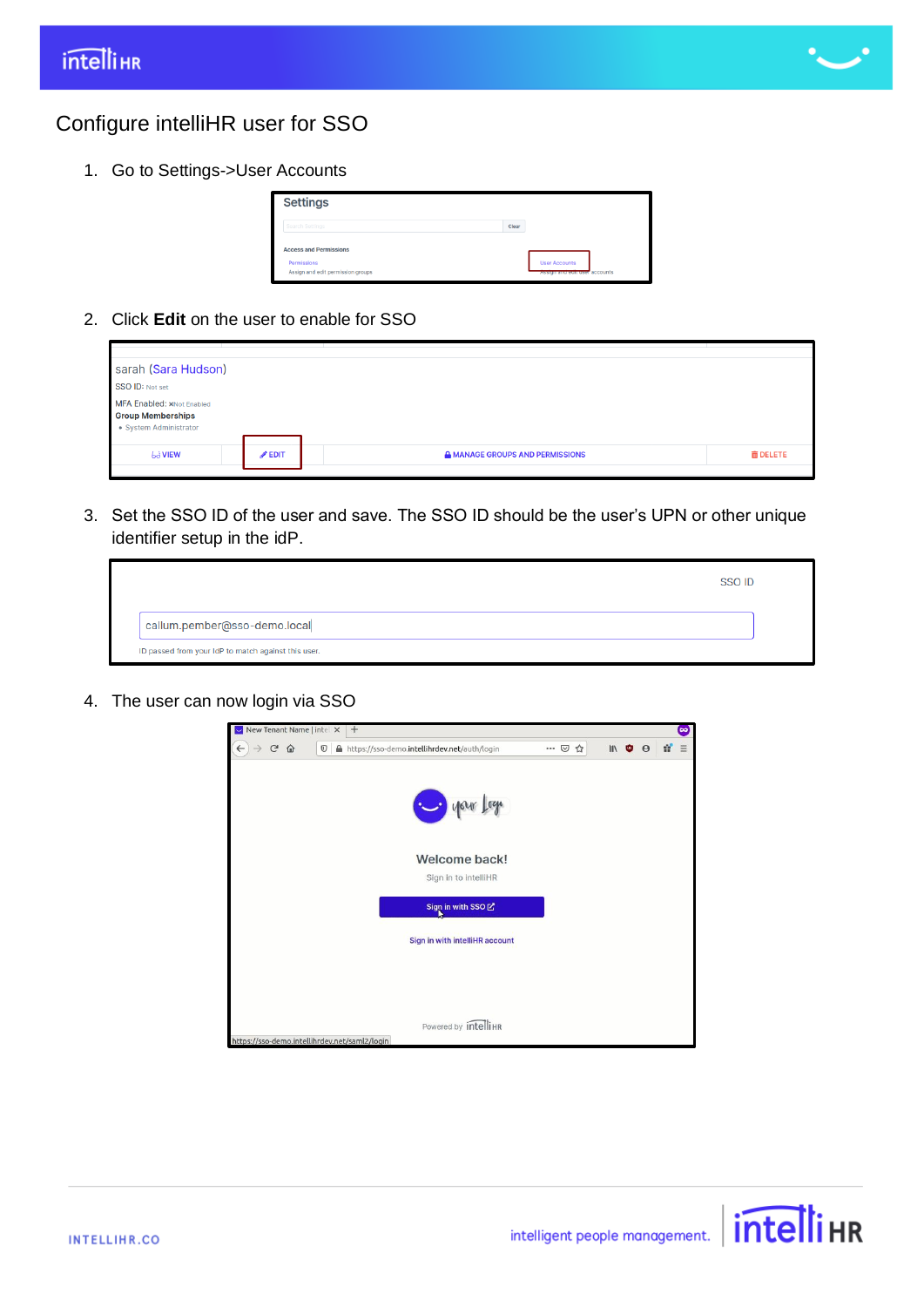

## <span id="page-6-0"></span>Azure AD Configuration

## <span id="page-6-1"></span>**Requirements**

- 1. An intelliHR account
- <span id="page-6-3"></span>2. An Azure AD tenancy

## <span id="page-6-2"></span>**Instructions**

### Configure an App in Azure AD

1. Logon to the Azure AD portal at [https://portal.azure.com](https://portal.azure.com/) and click **Enterprise Applications**



#### 2. Click **New Application**



#### 3. Click **Non-gallery Application**



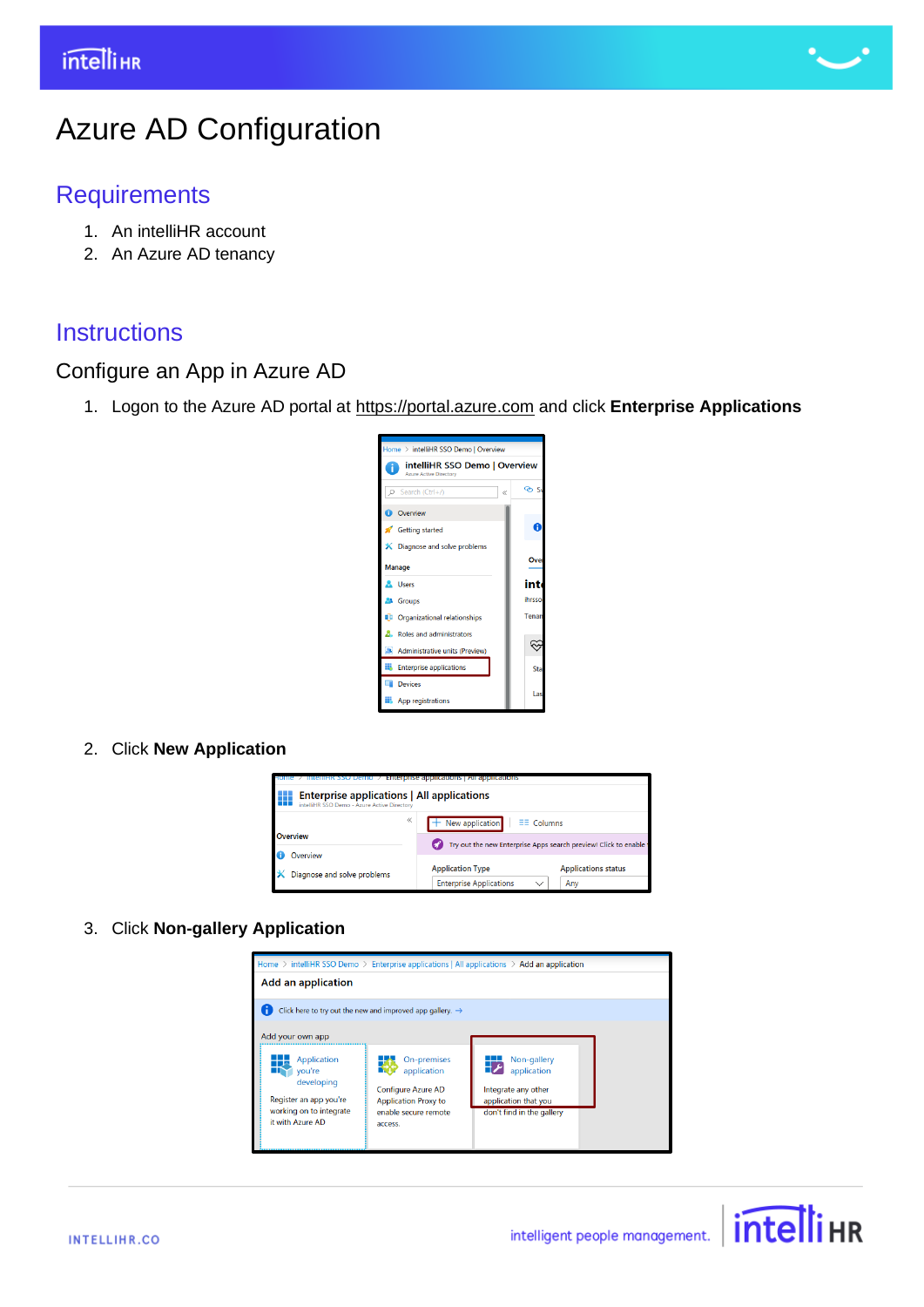

4. Give the application a name and click **Add**

| Add your own application                                                                                                                                                       |  |  |  |  |  |
|--------------------------------------------------------------------------------------------------------------------------------------------------------------------------------|--|--|--|--|--|
| Name * 0                                                                                                                                                                       |  |  |  |  |  |
| intelliHR SSO                                                                                                                                                                  |  |  |  |  |  |
| Once you decide on a name for your new application, click the "Add" button below and we'll walk you through some<br>simple configuration steps to get the application working. |  |  |  |  |  |
| Supports: <b><i>O</i></b>                                                                                                                                                      |  |  |  |  |  |
| SAML-based single sign-on<br>Learn more                                                                                                                                        |  |  |  |  |  |
| Automatic User Provisioning with SCIM<br>Learn more                                                                                                                            |  |  |  |  |  |
| Password-based single sign-on<br>Learn more                                                                                                                                    |  |  |  |  |  |

5. Click on **Users and Groups**



6. Click **Add User**



- 7. Add users as required
- 8. Select **Single sign-on** from the menu





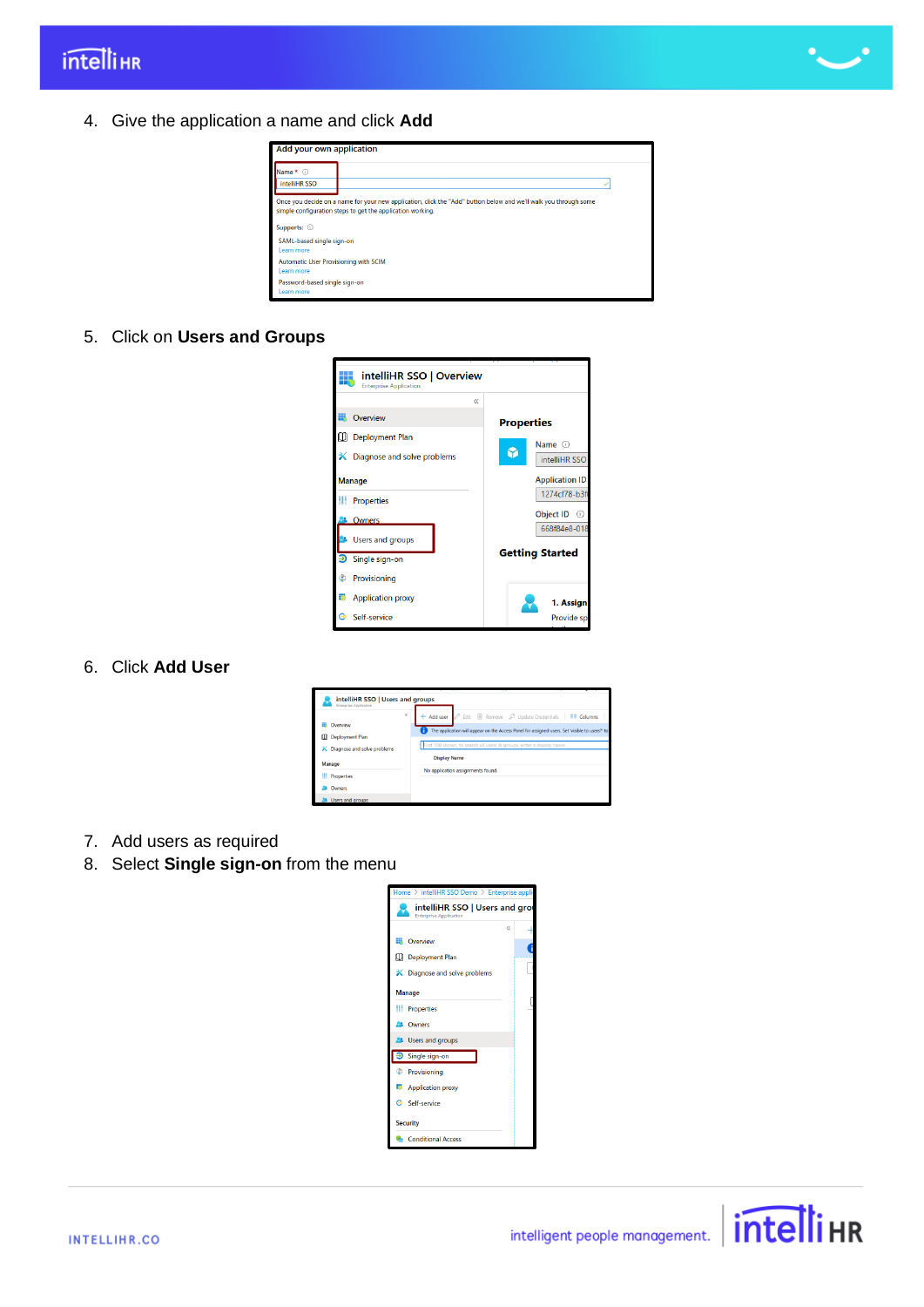

#### 9. Select **SAML**

10. Save the following details for quick reference to configure the intelliHR side



#### 11. Click on **Edit**

| Set up Single Sign-On with SAML                                     |                 |  |
|---------------------------------------------------------------------|-----------------|--|
| Read the configuration guide of for help integrating intelliHR SSO. |                 |  |
| <b>Basic SAML Configuration</b>                                     |                 |  |
| Identifier (Entity ID)                                              | <b>Required</b> |  |
| <b>Reply URL (Assertion Consumer Service URL)</b>                   | <b>Required</b> |  |
| <b>Sign on URL</b>                                                  | Optional        |  |
| <b>Relay State</b>                                                  | Optional        |  |
|                                                                     | Optional        |  |

12. Use the URLs supplied in the image below, replacing **sso-demo.intellihrdev.net with <your name>.intellihr.net** and save the configuration.

| Save<br>Identifier (Entity ID) * @<br>The default identifier will be the audience of the SAML response for IDP-initiated SSO<br><b>Default</b><br>https://sso-demo.intellihrdev.net/saml2/metadata<br>面<br>M<br>$\odot$<br>✓<br>Reply URL (Assertion Consumer Service URL) * ©<br>The default reply URL will be the destination in the SAML response for IDP-initiated SSO<br><b>Default</b><br>https://sso-demo.intellihrdev.net/saml2/acs<br>面<br>$\odot$<br>$\checkmark$<br>M<br>Sign on URL <sup>1</sup><br>https://sso-demo.intellihrdev.net/auth/login<br>Relay State <sup>1</sup><br>Enter a relay state<br>Logout Url @ | <b>Basic SAML Configuration</b>               |  |  |
|---------------------------------------------------------------------------------------------------------------------------------------------------------------------------------------------------------------------------------------------------------------------------------------------------------------------------------------------------------------------------------------------------------------------------------------------------------------------------------------------------------------------------------------------------------------------------------------------------------------------------------|-----------------------------------------------|--|--|
|                                                                                                                                                                                                                                                                                                                                                                                                                                                                                                                                                                                                                                 |                                               |  |  |
|                                                                                                                                                                                                                                                                                                                                                                                                                                                                                                                                                                                                                                 |                                               |  |  |
|                                                                                                                                                                                                                                                                                                                                                                                                                                                                                                                                                                                                                                 |                                               |  |  |
|                                                                                                                                                                                                                                                                                                                                                                                                                                                                                                                                                                                                                                 |                                               |  |  |
|                                                                                                                                                                                                                                                                                                                                                                                                                                                                                                                                                                                                                                 |                                               |  |  |
|                                                                                                                                                                                                                                                                                                                                                                                                                                                                                                                                                                                                                                 |                                               |  |  |
|                                                                                                                                                                                                                                                                                                                                                                                                                                                                                                                                                                                                                                 |                                               |  |  |
|                                                                                                                                                                                                                                                                                                                                                                                                                                                                                                                                                                                                                                 |                                               |  |  |
|                                                                                                                                                                                                                                                                                                                                                                                                                                                                                                                                                                                                                                 |                                               |  |  |
|                                                                                                                                                                                                                                                                                                                                                                                                                                                                                                                                                                                                                                 |                                               |  |  |
|                                                                                                                                                                                                                                                                                                                                                                                                                                                                                                                                                                                                                                 |                                               |  |  |
|                                                                                                                                                                                                                                                                                                                                                                                                                                                                                                                                                                                                                                 |                                               |  |  |
|                                                                                                                                                                                                                                                                                                                                                                                                                                                                                                                                                                                                                                 |                                               |  |  |
|                                                                                                                                                                                                                                                                                                                                                                                                                                                                                                                                                                                                                                 |                                               |  |  |
|                                                                                                                                                                                                                                                                                                                                                                                                                                                                                                                                                                                                                                 |                                               |  |  |
|                                                                                                                                                                                                                                                                                                                                                                                                                                                                                                                                                                                                                                 |                                               |  |  |
|                                                                                                                                                                                                                                                                                                                                                                                                                                                                                                                                                                                                                                 |                                               |  |  |
|                                                                                                                                                                                                                                                                                                                                                                                                                                                                                                                                                                                                                                 |                                               |  |  |
|                                                                                                                                                                                                                                                                                                                                                                                                                                                                                                                                                                                                                                 |                                               |  |  |
|                                                                                                                                                                                                                                                                                                                                                                                                                                                                                                                                                                                                                                 |                                               |  |  |
|                                                                                                                                                                                                                                                                                                                                                                                                                                                                                                                                                                                                                                 | https://sso-demo.intellihrdev.net/auth/logout |  |  |
|                                                                                                                                                                                                                                                                                                                                                                                                                                                                                                                                                                                                                                 |                                               |  |  |

13. Click on the edit button in section 2 to edit **User Attributes and Claims**

| $\overline{2}$ | User Attributes & Claims |                        |  |
|----------------|--------------------------|------------------------|--|
|                | qivenname                | user.givenname         |  |
|                | surname                  | user surname           |  |
|                | emailaddress             | user.mail              |  |
|                | name                     | user.userprincipalname |  |
|                | Unique User Identifier   | user.userprincipalname |  |
|                |                          |                        |  |

14. Edit Name ID to be the value you wish to use for SSO (in this case email address) and save.

| <b>User Attributes &amp; Claims</b>                      |                                      |  |  |  |
|----------------------------------------------------------|--------------------------------------|--|--|--|
| $+$ Add new claim $+$ Add a group claim $\equiv$ Columns |                                      |  |  |  |
| <b>Required claim</b>                                    |                                      |  |  |  |
| Claim name                                               | Value                                |  |  |  |
| Unique User Identifier (Name ID)                         | user.mail [nameid-format:emailAd *** |  |  |  |
|                                                          |                                      |  |  |  |